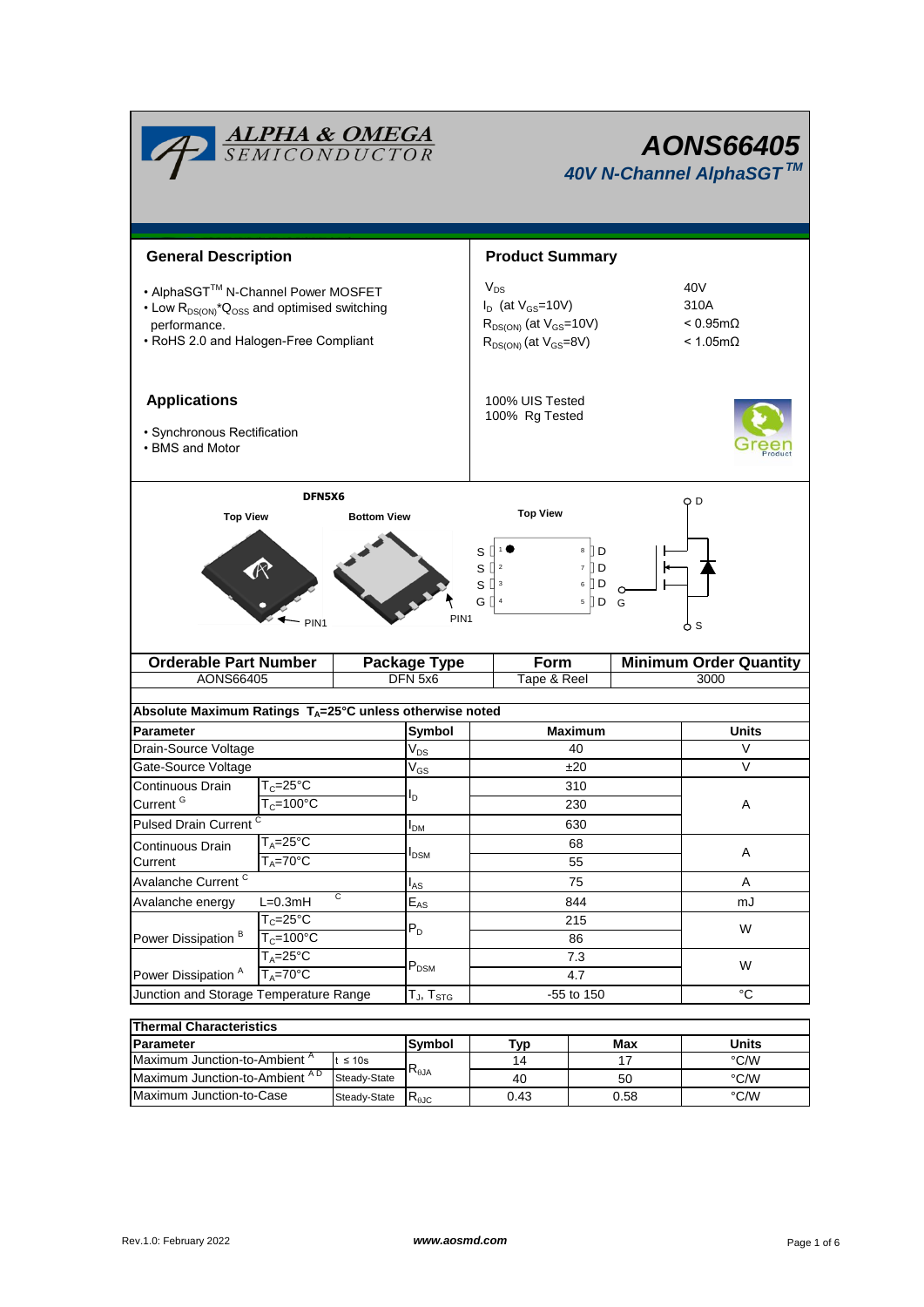

#### **Electrical Characteristics (TJ=25°C unless otherwise noted)**

| <b>Symbol</b>               | Parameter                             | <b>Conditions</b>                                                                                      |                                | Min | <b>Typ</b> | Max          | <b>Units</b> |  |  |  |  |  |
|-----------------------------|---------------------------------------|--------------------------------------------------------------------------------------------------------|--------------------------------|-----|------------|--------------|--------------|--|--|--|--|--|
| <b>STATIC PARAMETERS</b>    |                                       |                                                                                                        |                                |     |            |              |              |  |  |  |  |  |
| $BV_{DSS}$                  | Drain-Source Breakdown Voltage        | $I_D = 250 \mu A$ , $V_{GS} = 0V$                                                                      |                                | 40  |            |              | $\vee$       |  |  |  |  |  |
| $I_{DSS}$                   | Zero Gate Voltage Drain Current       | $V_{DS}$ =40V, $V_{GS}$ =0V                                                                            |                                |     |            | 1            | μA           |  |  |  |  |  |
|                             |                                       | $T_{\parallel} = 55^{\circ}$ C                                                                         |                                |     |            | 5            |              |  |  |  |  |  |
| $I_{GSS}$                   | Gate-Body leakage current             | $V_{DS} = 0V$ , $V_{GS} = \pm 20V$                                                                     |                                |     |            | ±100         | nA           |  |  |  |  |  |
| $V_{GS(th)}$                | Gate Threshold Voltage                | $V_{DS} = V_{GS}$ , $I_D = 250 \mu A$                                                                  |                                | 2.4 | 2.9        | 3.4          | $\vee$       |  |  |  |  |  |
| $R_{DS(ON)}$                |                                       | $V_{GS}$ =10V, $I_{D}$ =20A                                                                            |                                |     | 0.75       | 0.95         | $m\Omega$    |  |  |  |  |  |
|                             | Static Drain-Source On-Resistance     |                                                                                                        | $T_{\parallel} = 125^{\circ}C$ |     | 1.1        | 1.4          |              |  |  |  |  |  |
|                             |                                       | $V_{GS}$ =8V, $I_{D}$ =20A                                                                             |                                | 0.8 | 1.05       | $m\Omega$    |              |  |  |  |  |  |
| $g_{FS}$                    | <b>Forward Transconductance</b>       | V <sub>ns</sub> =5V, I <sub>n</sub> =20A                                                               |                                |     | 117        |              | S            |  |  |  |  |  |
| $V_{SD}$                    | Diode Forward Voltage                 | $IS=1A, VGS=0V$                                                                                        |                                |     | 0.7        | $\mathbf{1}$ | $\vee$       |  |  |  |  |  |
| $I_{\rm S}$                 | Maximum Body-Diode Continuous Current |                                                                                                        |                                | 200 | A          |              |              |  |  |  |  |  |
| <b>DYNAMIC PARAMETERS</b>   |                                       |                                                                                                        |                                |     |            |              |              |  |  |  |  |  |
| $C_{\text{iss}}$            | Input Capacitance                     |                                                                                                        |                                |     | 9700       |              | pF           |  |  |  |  |  |
| $C_{\rm oss}$               | <b>Output Capacitance</b>             | $V_{GS}$ =0V, $V_{DS}$ =20V, f=1MHz                                                                    |                                |     | 1530       |              | pF           |  |  |  |  |  |
| $\overline{C_{\rm rss}}$    | Reverse Transfer Capacitance          |                                                                                                        |                                | 100 |            | pF           |              |  |  |  |  |  |
| $R_{q}$                     | Gate resistance                       | $f=1$ MHz                                                                                              |                                | 0.6 | 1.2        | 1.9          | Ω            |  |  |  |  |  |
| <b>SWITCHING PARAMETERS</b> |                                       |                                                                                                        |                                |     |            |              |              |  |  |  |  |  |
| $Q_g(10V)$                  | <b>Total Gate Charge</b>              | $V_{GS}$ =10V, $V_{DS}$ =20V, $I_{D}$ =20A                                                             |                                |     | 118        | 165          | nC           |  |  |  |  |  |
| $Q_{gs}$                    | Gate Source Charge                    |                                                                                                        |                                |     | 35         |              | nC           |  |  |  |  |  |
| $Q_{gd}$                    | Gate Drain Charge                     |                                                                                                        |                                |     | 7.6        |              | пC           |  |  |  |  |  |
| $Q_{\rm oss}$               | <b>Output Charge</b>                  | V <sub>GS</sub> =0V, V <sub>DS</sub> =20V                                                              |                                |     | 59         |              | nC           |  |  |  |  |  |
| $t_{D(on)}$                 | Turn-On DelayTime                     |                                                                                                        |                                |     | 24         |              | ns           |  |  |  |  |  |
| t,                          | Turn-On Rise Time                     | $V_{\text{GS}}$ =10V, $V_{\text{DS}}$ =20V, $R_{\text{I}}$ =1 $\Omega$ ,<br>$R_{\text{GEN}} = 3\Omega$ |                                |     | 8.5        |              | ns           |  |  |  |  |  |
| $t_{D(off)}$                | Turn-Off DelayTime                    |                                                                                                        |                                |     | 75.5       |              | ns           |  |  |  |  |  |
| $\mathsf{t}_{\mathsf{f}}$   | <b>Turn-Off Fall Time</b>             |                                                                                                        |                                |     | 8          |              | ns           |  |  |  |  |  |
| $t_{rr}$                    | Body Diode Reverse Recovery Time      | $I_F = 20A$ , di/dt=500A/ $\mu$ s                                                                      |                                |     | 26         |              | ns           |  |  |  |  |  |
| $Q_{rr}$                    | Body Diode Reverse Recovery Charge    | $IF=20A$ , di/dt=500A/ $\mu$ s                                                                         |                                |     | 106        |              | nC           |  |  |  |  |  |

A. The value of R<sub>0JA</sub> is measured with the device mounted on 1in<sup>2</sup> FR-4 board with 2oz. Copper, in a still air environment with  $T_A = 25^\circ$  C. The Power dissipation P<sub>DSM</sub> is based on R  $_{\text{q1A}}$  t≤ 10s and the maximum allowed junction temperature of 150°C. The value in any given application depends on the user's specific board design.

B. The power dissipation P<sub>D</sub> is based on T<sub>J(MAX)</sub>=150°C, using junction-to-case thermal resistance, and is more useful in setting the upper<br>dissipation limit for cases where additional heatsinking is used.

C. Single pulse width limited by junction temperature  $\overline{T}_{J(MAX)}$ =150°C.

D. The  $R_{q_{JA}}$  is the sum of the thermal impedance from junction to case  $R_{q_{JC}}$  and case to ambient.

E. The static characteristics in Figures 1 to 6 are obtained using <300µs pulses, duty cycle 0.5% max.<br>F. These curves are based on the junction-to-case thermal impedance which is measured with the device mounted to a larg

G. The maximum current rating is package limited.

H. These tests are performed with the device mounted on 1 in<sup>2</sup> FR-4 board with 2oz. Copper, in a still air environment with T<sub>A</sub>=25°C.

APPLICATIONS OR USES AS CRITICAL COMPONENTS IN LIFE SUPPORT DEVICES OR SYSTEMS ARE NOT AUTHORIZED. AOS DOES NOT ASSUME ANY LIABILITY ARISING OUT OF SUCH APPLICATIONS OR USES OF ITS PRODUCTS. AOS RESERVES THE RIGHT TO MAKE CHANGES TO PRODUCT SPECIFICATIONS WITHOUT NOTICE. IT IS THE RESPONSIBILITY OF THE CUSTOMER TO EVALUATE SUITABILITY OF THE PRODUCT FOR THEIR INTENDED APPLICATION. CUSTOMER SHALL COMPLY WITH APPLICABLE LEGAL REQUIREMENTS, INCLUDING ALL APPLICABLE EXPORT CONTROL RULES, REGULATIONS AND LIMITATIONS.

AOS' products are provided subject to AOS' terms and conditions of sale which are set forth at: http://www.aosmd.com/terms\_and\_conditions\_of\_sale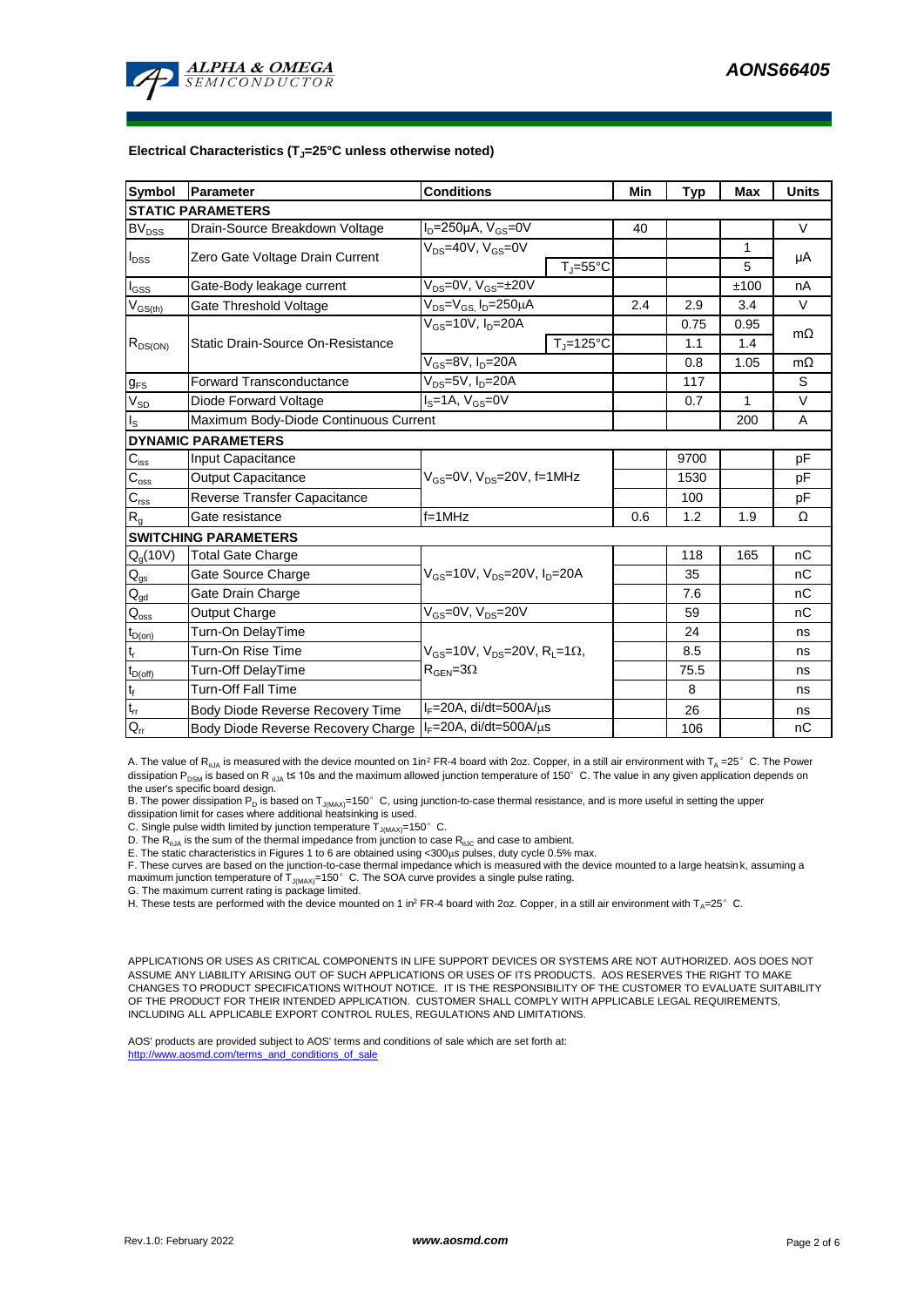

# **TYPICAL ELECTRICAL AND THERMAL CHARACTERISTICS**

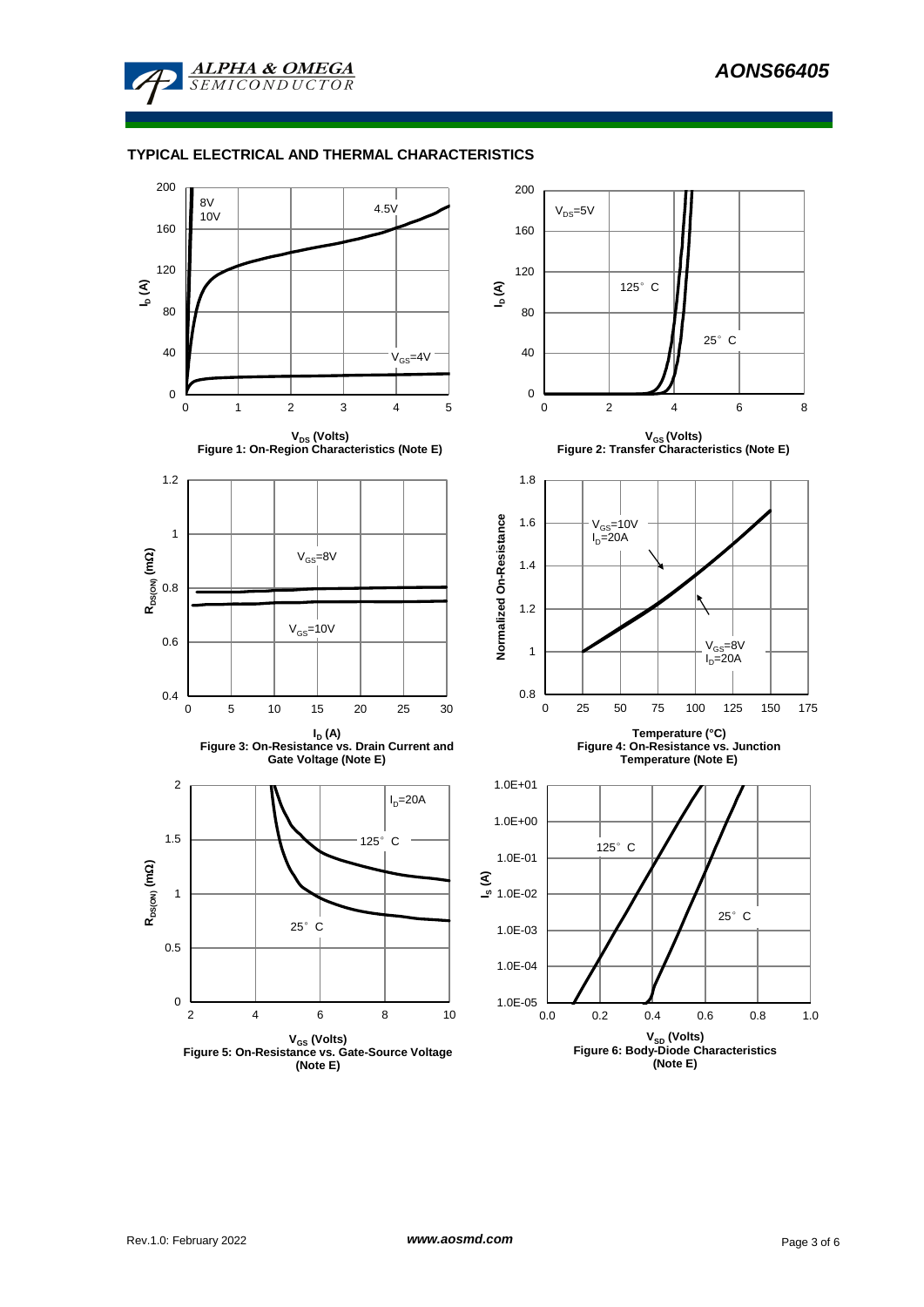

#### **TYPICAL ELECTRICAL AND THERMAL CHARACTERISTICS**



**Figure 11: Normalized Maximum Transient Thermal Impedance (Note F)**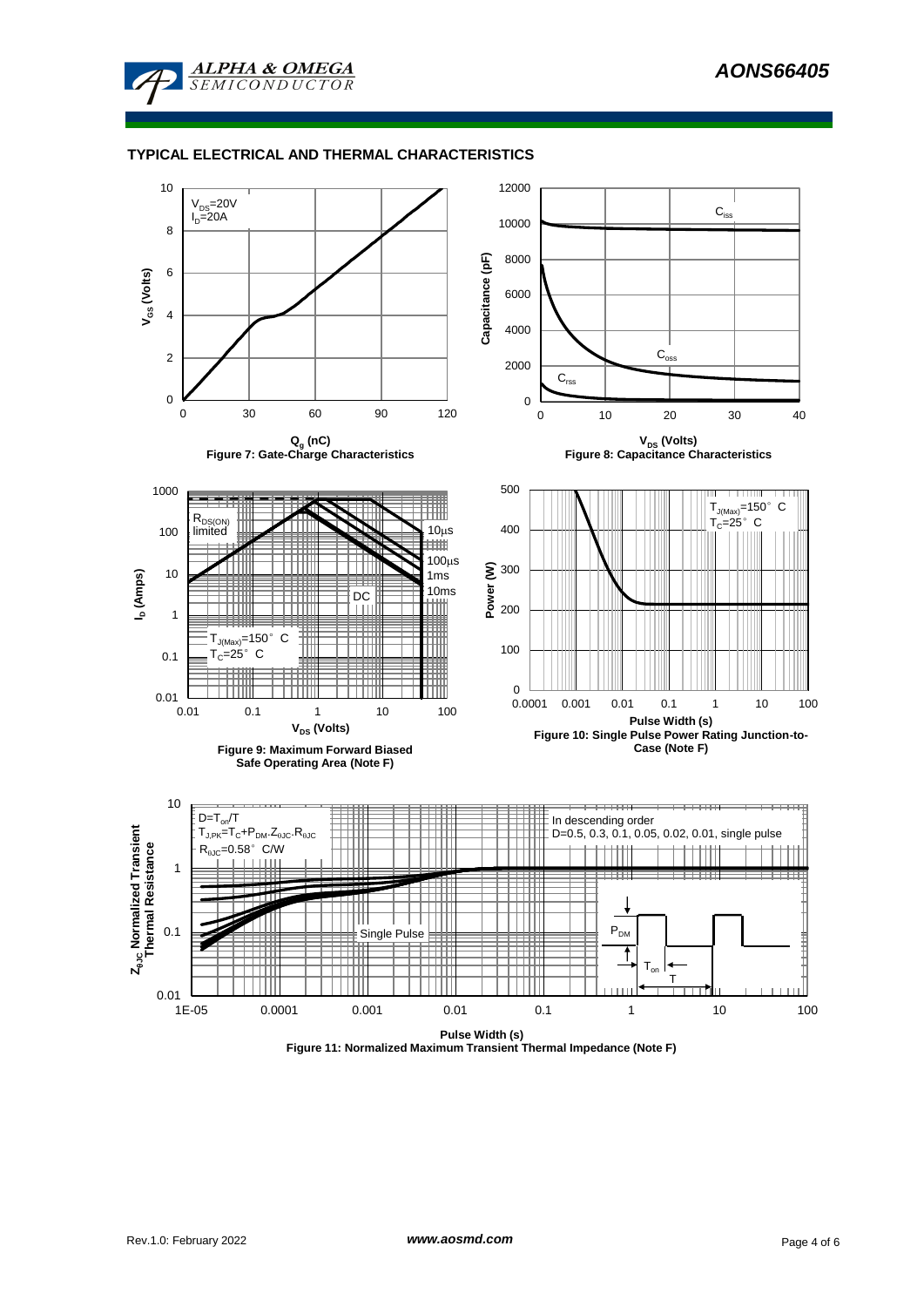

## **TYPICAL ELECTRICAL AND THERMAL CHARACTERISTICS**



**Figure 16: Normalized Maximum Transient Thermal Impedance (Note H)**